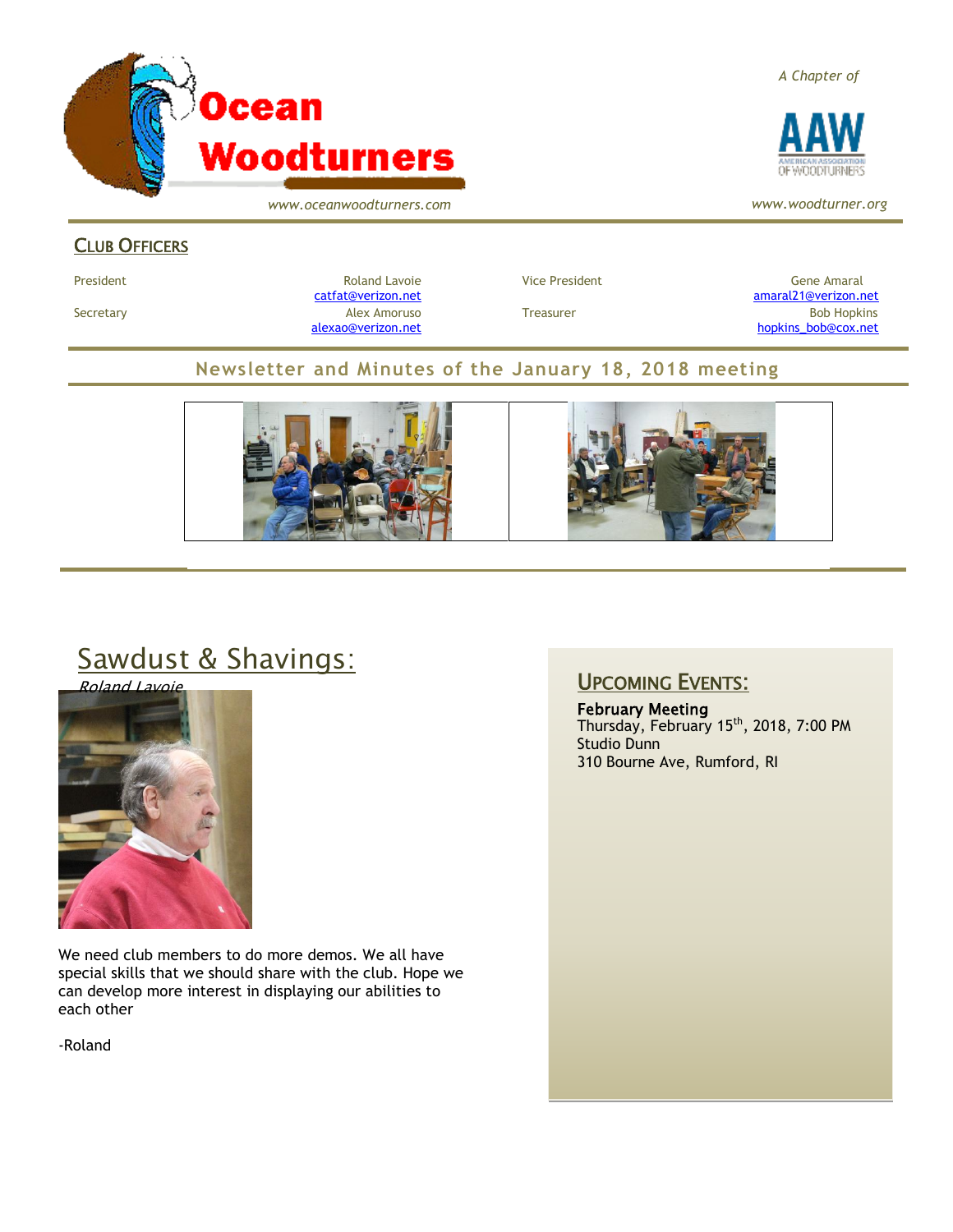### Ocean Woodturners – January 18, 2018

# Secretary's Notes

Alex Amoruso

Well, this is my first attempt at the News Letter and I found it a bit challenging. I promise I will get better as time goes on, more to come.

# Treasurer's Report

#### Bob Hopkins

We collected \$1002.00 from the auction. WOW We have a balance of \$2111.20, of which \$429.49 is set aside for the camera fund. You can pay your dues directly from the website at <http://www.oceanwoodturners.com/dues.cfm>

Dues: Club dues are \$25 annually. For members who wish to have a printed Newsletter mailed to them monthly, there is an annual charge of \$5 to cover postage, payable with club dues. All payments should be mailed to:

> Bob Hopkins 48 Tilbury Drive, Bristol, RI 02809

# Meeting Minutes

#### Roland opened the meeting with 20 members

Treasurer's Report – Bob's report was read. We have \$2111.20 in the club account and \$429.49 in the camera fund. Gene A. moved to accept and Alex A. seconded, accepted unanimously

Committee Reports. All committees are looking for help from the membership. Please contact the committee chairs for more info.

| <b>Program Committee:</b>     | No report |
|-------------------------------|-----------|
| <b>Outreach Committee:</b>    | No report |
| <b>Fundraising Committee:</b> | No report |

Turn and Learn – Roland contacted Asher about the possibility of getting extra shop time. Asher agreed, but needs more detail. At the last meeting Rick Bugbee agreed to chair a committee with Ed Keenan and Kellie Von Sharp to head the effort. At this meeting it was suggested that the sessions could be done 1 hr before a meeting, three or four times at year.

Roland addressed the club about the future demonstrations at club meetings. It was suggested that more club members commit to doing demos at these meetings. I understand that some members may be reluctance to commit to doing demos, but I want to point out that we all have a commitment to turning and we need to and we all have something to give to each other.

The next demo will consist of members breaking up into groups and we will all bring our favorite jigs, tools, methods, etc will be discussed.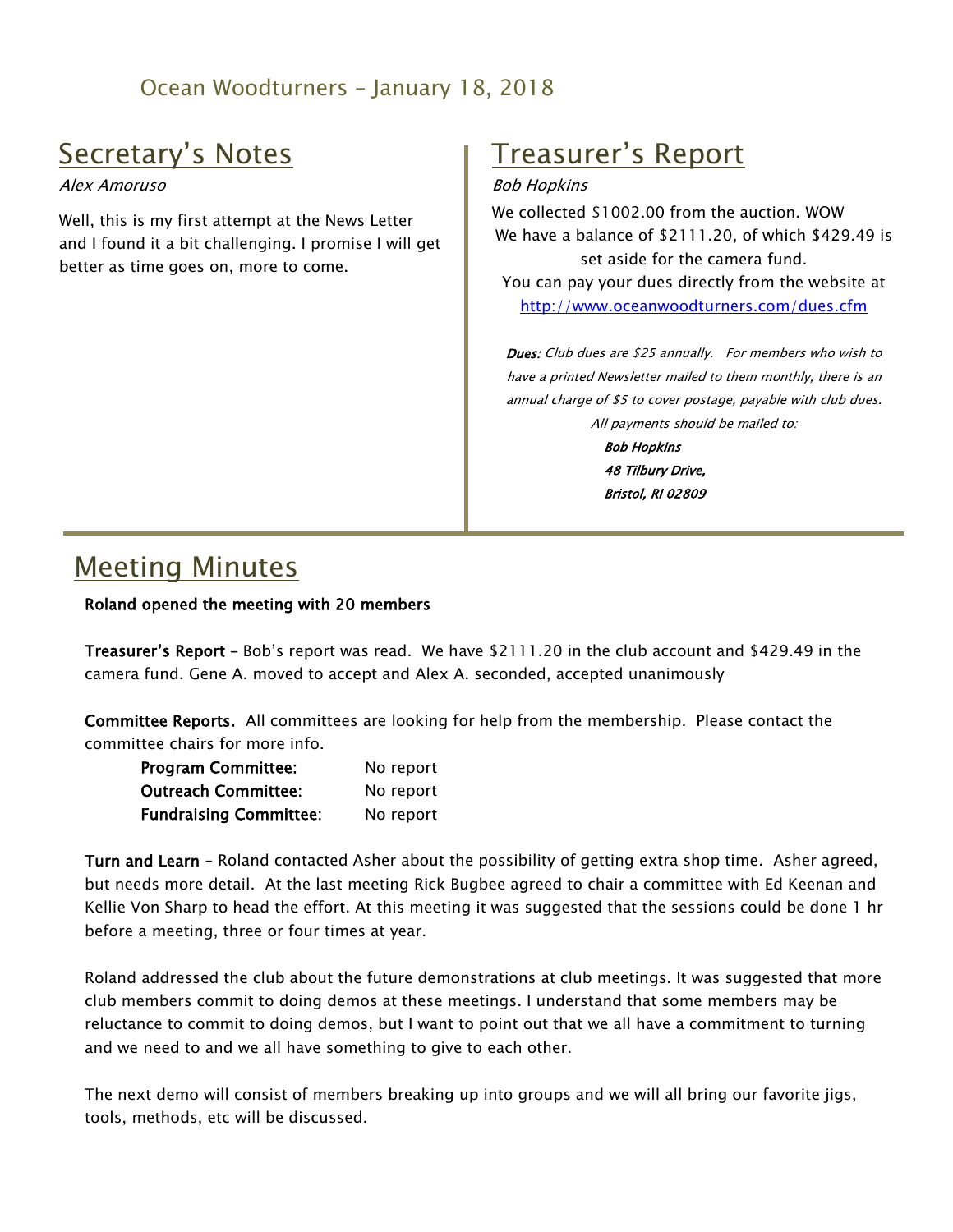## Ocean Woodturners – January 18, 2018



Alex Amoruso covered bowls  $\leftarrow$   $\rightarrow$ 



Gene Amaral covered bowl  $\leftarrow$ 

Mike Murray Ornament  $\rightarrow$ 



Chris Horn **Ornaments**  $\leftarrow$ Charley Nelle Apple wood bowl  $\rightarrow$